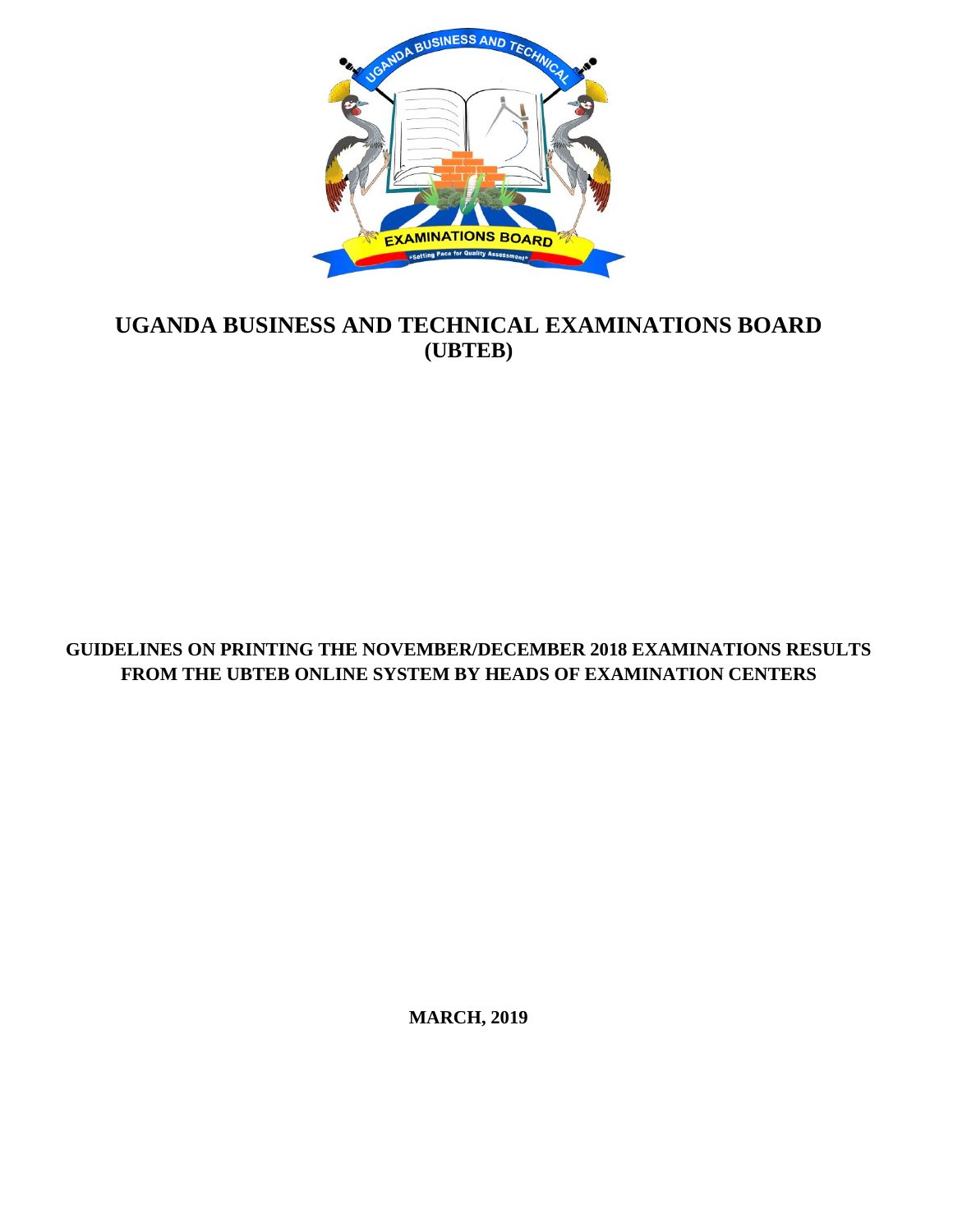#### **1.0 INTRODUCTION**

This document has been developed to guide all Heads of UBTEB Examination Centers on how to print examinations results from the online system, and it MUST only be used for the intended purpose. The Results printed from the online system are provisional and will be subject to final confirmation by the Board.

#### **2.0 REQUIREMENTS**

- *1) Computer with the following functionalities;*
	- a. Internet access
	- b. Portable Document Format (PDF) reader installed
	- c. A working Printer connected to the PC.
	- d. Printing papers
	- e. The login **Username** & **Password**

#### **3.0 INSTRUCTIONS TO FOLLOW**

*1) Access the UBTEB online system using the website: <http://emis.ubteb.go.ug:8080/>*

*2) The webpage below will open for you to type the Username and Password.*

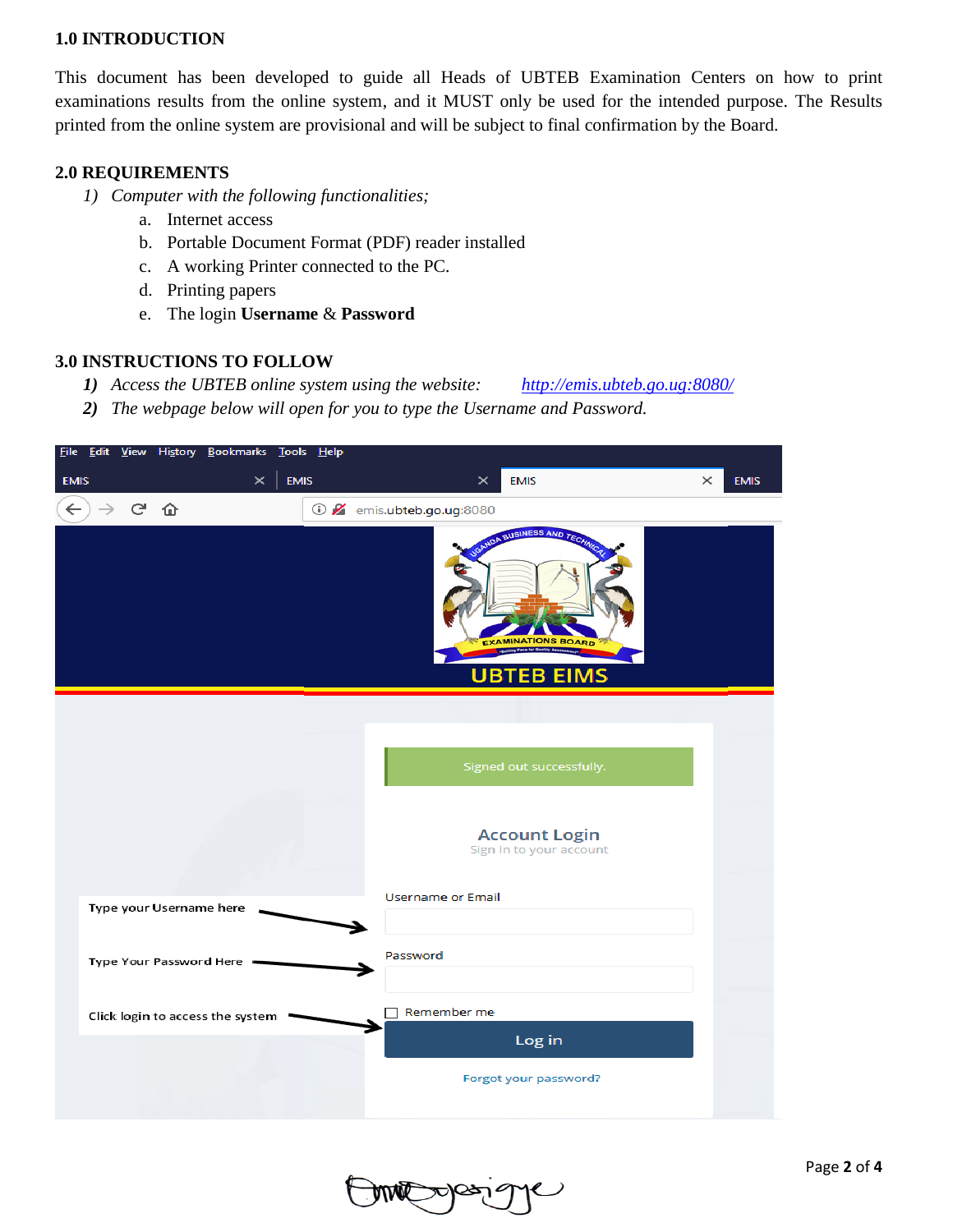*3) A new window will open as below.*



- *4) Use the following information to fill the form which opened after clicking Result List.*
- a) **Examination Center:** Select your Center Number or Leave Blank
- b) **Program:** Choose carefully the correct program name and Code from the list.
- c) **Academic Year:** Is the year, in which the Student **first entered** to sit UBTEB exams for that specific program.

#### **Note the following examples;**

- i. Candidates who sat for the first time in Nov/Dec 2017, their academic year is **2017/2018**,
- ii. Candidates who sat for the first time in May/June 2018, their academic year is also **2017/2018**.
- iii. Candidates who sat for the first time in Nov/Dec 2018, their academic year is **2018/2019**.
- iv. Candidates who will sit for the first time in May/June 2019, their academic year is **2018/2019**.
- v. Candidates who will sit for the first time in Nov/Dec 2019, and May/June 2019, their academic year is **2019/2020**,
- vi. **Intake:** For Candidates who sat or will sit for the first in May/June Examination series, their intake is **March. And for** Candidates who sat or will sit for the first time in the Nov/Dec Examination series, their intake is **August**.